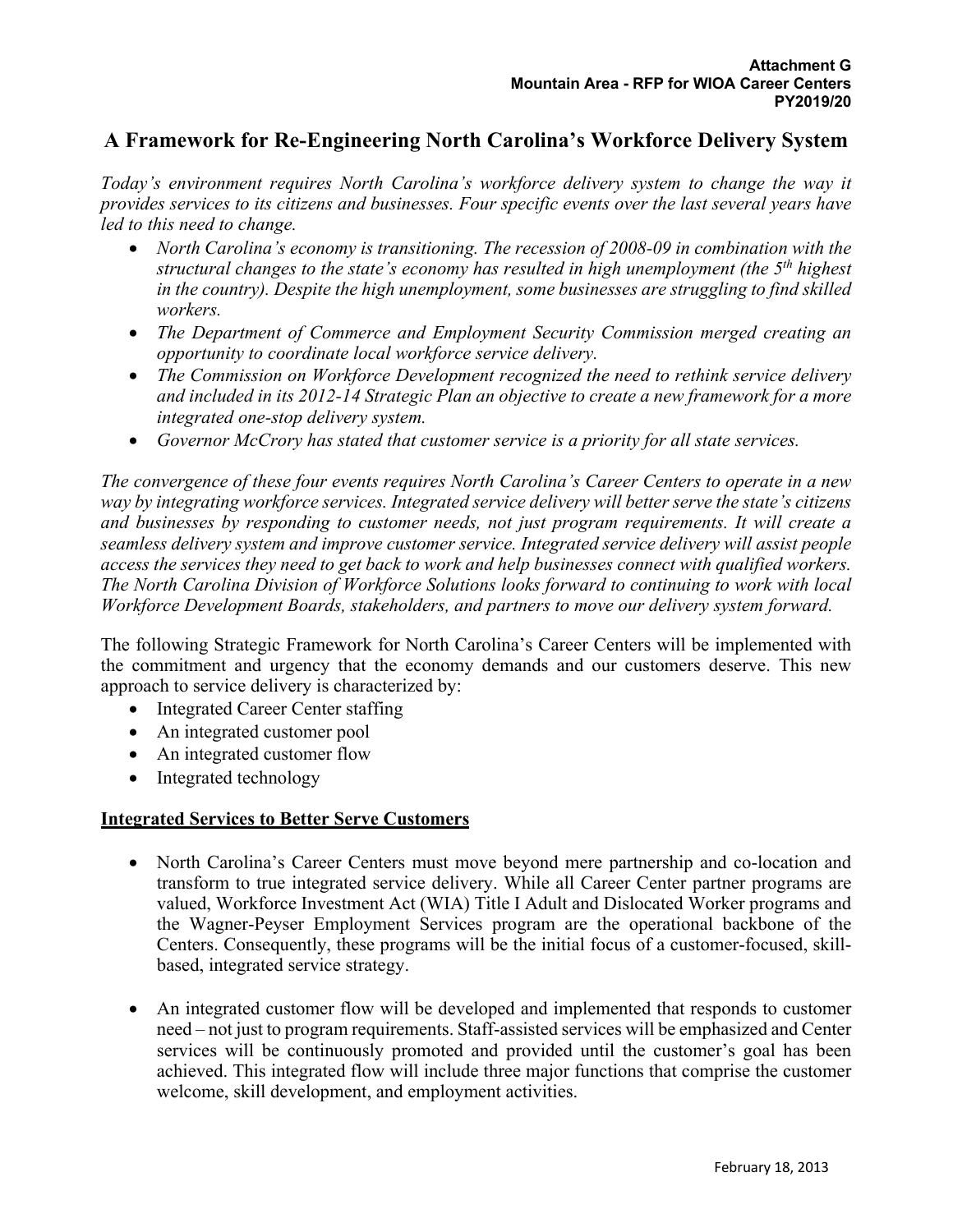- These customer flow functions will be fulfilled by integrated, cross-trained staff with functional leadership. The integrated, functional teams will include both Wagner-Peyser and WIA Title I Adult and Dislocated Worker funded employees and the focus will be on the assigned function – not just the requirements of a particular funding stream.
- Another very important functional team will provide services to employers that will both assist in the alignment of Center services with the needs of employers, as well as develop employment opportunities for Center jobseeker customers. This team may operate on a regional labor market basis, but will be a valuable asset to each Center in the area.
- All Career Center customers (when eligibility permits) will be enrolled in the performance pool of both the WIA Title I Adult program and Wagner-Peyser program during the first visit to a Career Center. All Trade Act customers will also be enrolled in the performance pool of the WIA Title I Dislocated Worker Program.
- The North Carolina Division of Workforce Solutions will integrate its own staff and shift from a program silo organization to an integrated services organization. The Division expects that local Workforce Development Boards and Career Centers will adopt the same approach.

# **Create a Career Center Service Model that Values Both Skills and Jobs**

- All Career Center customers, including Unemployment Insurance claimants, will be provided with the opportunity to know their skills, improve their skills, and get the best job possible with their skills. Every jobseeker that enters the Career Center will leave as a better job candidate because of the value-added services received.
- The Career Center customer flow will include a first-visit, standardized initial skills assessment, easy access to a wide range of skill development services, and the opportunity to improve employment opportunities through skill upgrading, skill validation, and credentialing.

# **Increase the Number of Career Center Customers Accessing Skill Development and Training Services**

• North Carolina's Career Centers will develop, continuously improve, and actively promote a wide range of skill development opportunities through multiple service delivery methods. All services in this robust "product box" will be available to all Center customers, embedded in an integrated customer flow, and easily accessed by eligible customers with the support of all Center staff. Local Workforce Boards are very strongly encouraged to invest and dedicate more of their valuable resources to pre-vocational skill improvement intensive services.

#### **Implement Lean Processes and Streamline Service Delivery by Removing Bureaucratic Barriers and Waste**

• In order to better serve customers, reserve staff time for value-added service delivery, and make integrated services a reality, the North Carolina Division of Workforce Solutions will